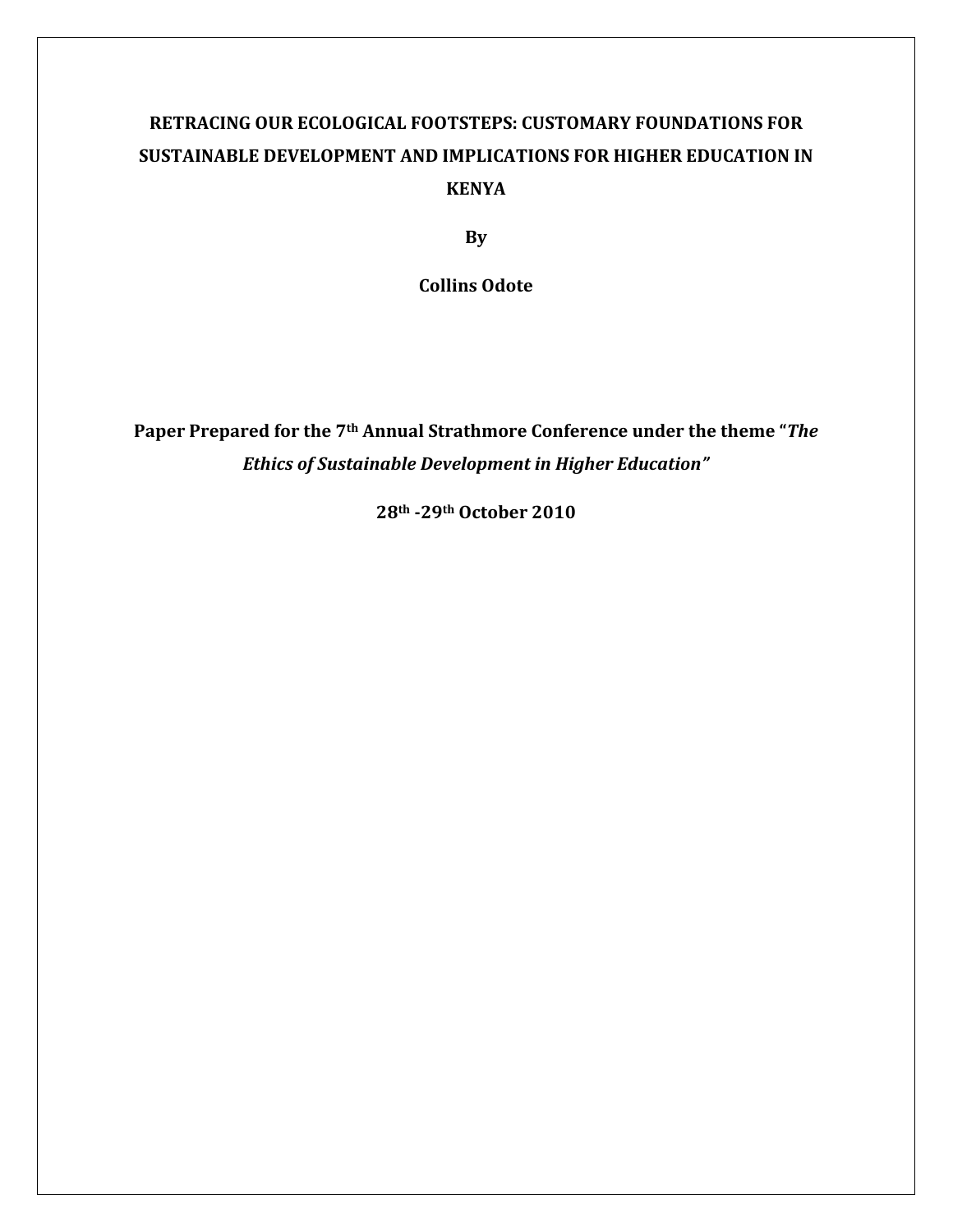#### **A: Introduction**

 $\overline{a}$ 

The discourse on property rights has been intractable and part of Kenya's socio-political history since the advent of colonialism. At the heart of the debate lies the relationship between western approaches and views on property and African traditional approaches. Colonialism brought with it, British legal order. African customary practices and rules were largely replaced with these new western rules, based on the underlying philosophy that traditional modes of property and natural resource management were inimical to sustainability. This conclusion was arrived at as a result of the assessment that African customary modes of property regulation was based on open access, a regime without any protection of property rights, one that led to what Garret Hardin famously referred to as the Tragedy of the Commons.<sup>1</sup>

Colonial property theory, therefore, sought to replace African property rights and customary basis for holding property, especially as relates to land. Despite land having been at the centre of the fight for independence, the incoming leaders of independent Kenya did not attempt to address the lopsided view of customary property holding or the complaints with the European approach to property rights, an approach that favoured private tenure arguing that it was the most efficient, economical and stable property rights regime. <sup>2</sup>

Several years after independence, evidence abound about the fallacy of the approach on property and land adopted during the colonial period and continued in post-independence Kenya. The recent legal and policy reforms in the land sector confirm the desire by the

<sup>1</sup> Hardin, G. "The Tragedy of the Commons*", Science* 162(1968): 1243-1248

<sup>&</sup>lt;sup>2</sup> See Demsetz, H. "Toward a Theory of Property Rights II: The Competition Between Private and Collective Ownership,"31 Journal of Legal Studies, Special issue 653(2002). See also Migai, J.M. *Rescuing Indigenous Tenure From The Ghetto of Neglect: Inalienability and the Protection of Customary Land Rights I Kenya* (Nairobi, Acts Press, 2001) page 1.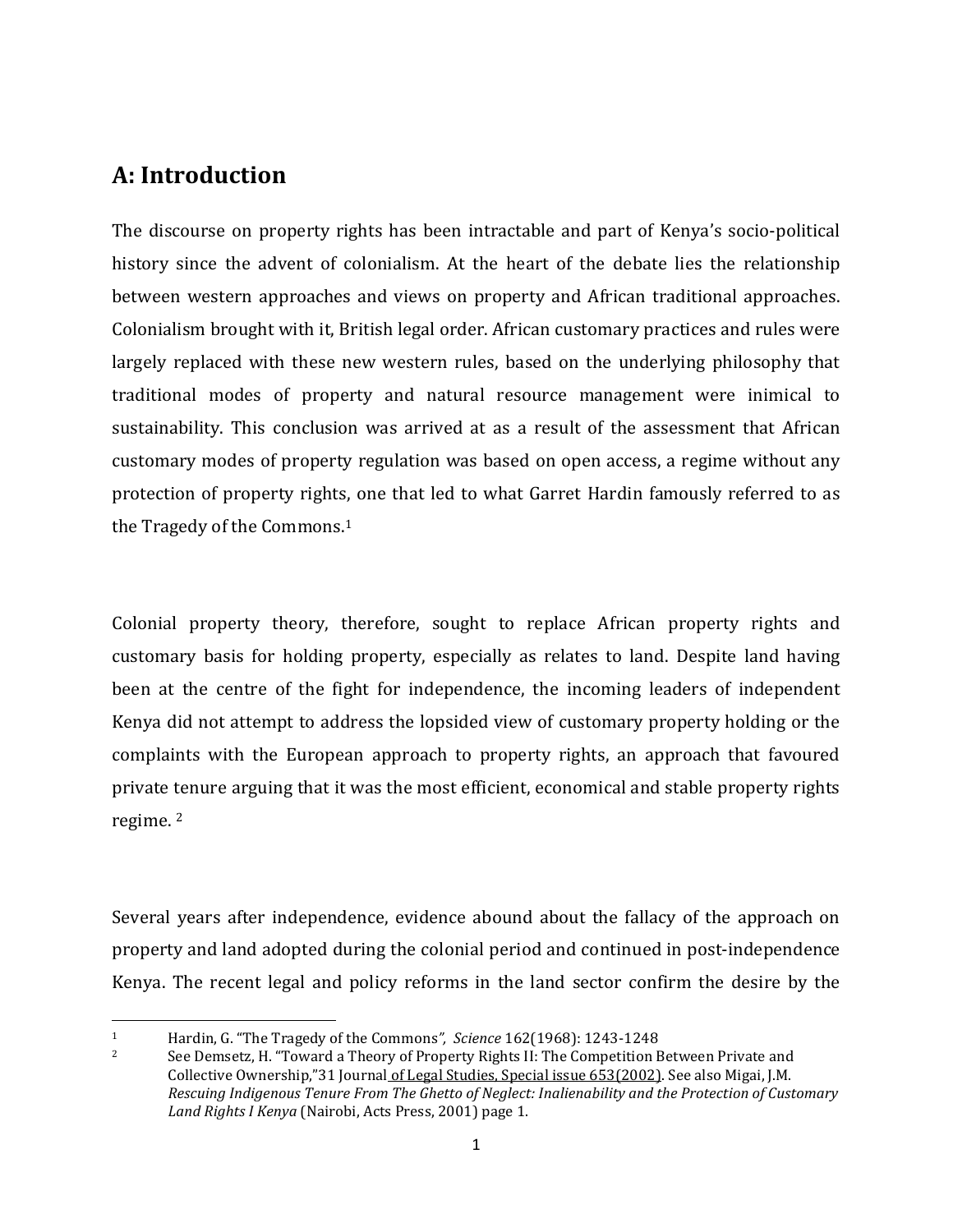country to give recognition and equal protection to customary tenurial arrangements. This paper discusses the importance of this decision, arguing that it is a step towards retracing the country's ecological footsteps, footsteps that began to be lost with the advent of colonialism. To make this case the paper seeks to create the nexus between the envisaged reforms to the property regimes and their regulation and sustainable development in Kenya. Drawing on lessons from wetlands management, the paper argues that to ensure that sustainable development becomes a key consideration for the country, it is necessary to borrow from customary practices and rules. This requires refocusing the debate away from the distinction between modern and customary tenure within the property rights realm and instead seeking to incorporate an ecological/ conservation ethic into all property regulations and rules. The paper argues that this was ably done within customary systems, where property was not only communal but focused on access, use and sustainability.

The incorporation of an ecological ethic in all property regimes and their regulation and learning from ancient customary approaches, requires not just a change in laws and policies, but a critical restructuring of our education system and philosophy. The paper, therefore, urges for a philosophical shift in the design and approach to legal education in Kenya as a *condition sine qua non* of enhancing the sustainable management of Kenya's natural resources.

# **B: Land, Property Rights and Sustainable Development in Kenya**

Land is a critical resource for Kenya. The country, despite its stated intention of being a newly industrialising and middle income economy by 20303 is still an agro-based economy. What with over 70% of the population relying on agriculture for their sustenance. The Agricultural Development Strategy for 2010-2020 reaffirms this fact, pointing out that

<sup>3</sup> Republic of Kenya, *Kenya Vision 2030* (2007)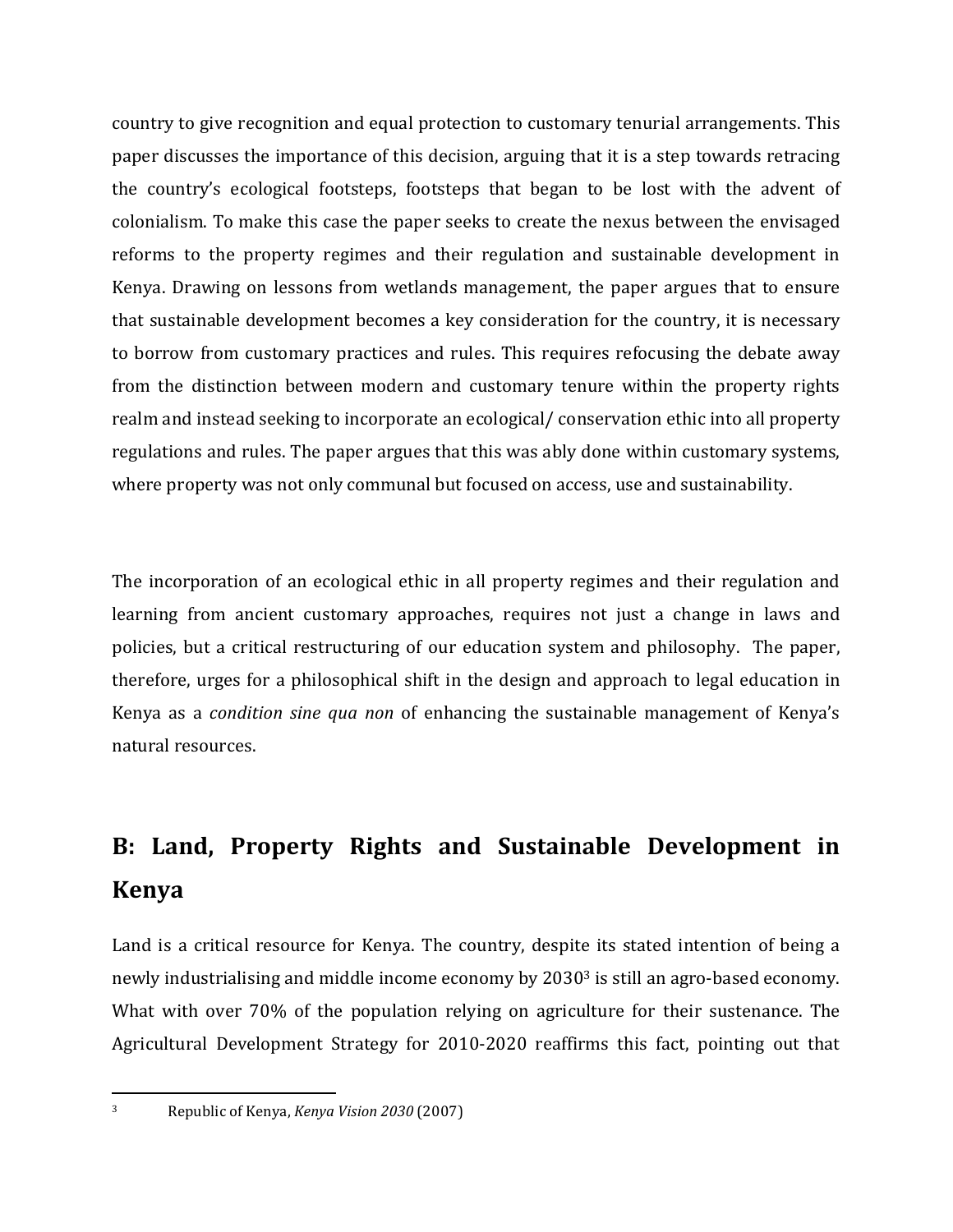"agricultural development sector is not only the driver of Kenya's economy but also the means of livelihood for the majority of the Kenyan People."4 The manner in which land is owned and used, otherwise referred to as land tenure, is thus of critical importance in ensuring growth of the economy and enhancement of the livelihoods of the Kenyan people.

Starting from the Brundtland report, *Our Common Future,5* there has emerged in development and environmental literature the concept of sustainable development as an approach to ensuring that as a country develops, it does so in a manner that ensures ecological integrity and sustainability. The concept of sustainable development is, thus, central to the discourse for ensuring ecological integrity and sustainability. However, debate continues to rage, both on the necessity for striking a balance between development needs of a society but also ecological imperatives. This debate takes a critical path when the interest of property right holders is factored in. Since the colonial period, there has been a dominant jurisprudence that seeks to focus on private property rights and views property rights to land as an economic issue. An array of legal tools and regulations has consequently developed to provide security to private property holders to land.

On the other hand, the discourse on sustainable development has emerged from the middle of the last century, as a critical organizing concept for creating the balance between the need for development and that for environmental conservation. Despite its development, challenges of how to ensure that maintenance of ecological integrity becomes infused into property regulation frameworks and discourse still exist and efforts faces opposition. The opposition is largely as a result of increased efforts at recognizing private property rights and viewing such rights as sacrosanct, disregarding the public interest in conservation. This challenge, however, is not just limited to private property but has hitherto extended to

<sup>4</sup> Republic of Kenya, *Agricultural Sector Development Strategy: 2010-2020 (Government of Kenya, 2010)* page VII

<sup>&</sup>lt;sup>5</sup> The Commission produced a report Officially known as The Report of the World Commission on Environment and Development (WCED), *Our Common Future*, (New York, Oxford University Press, 1987).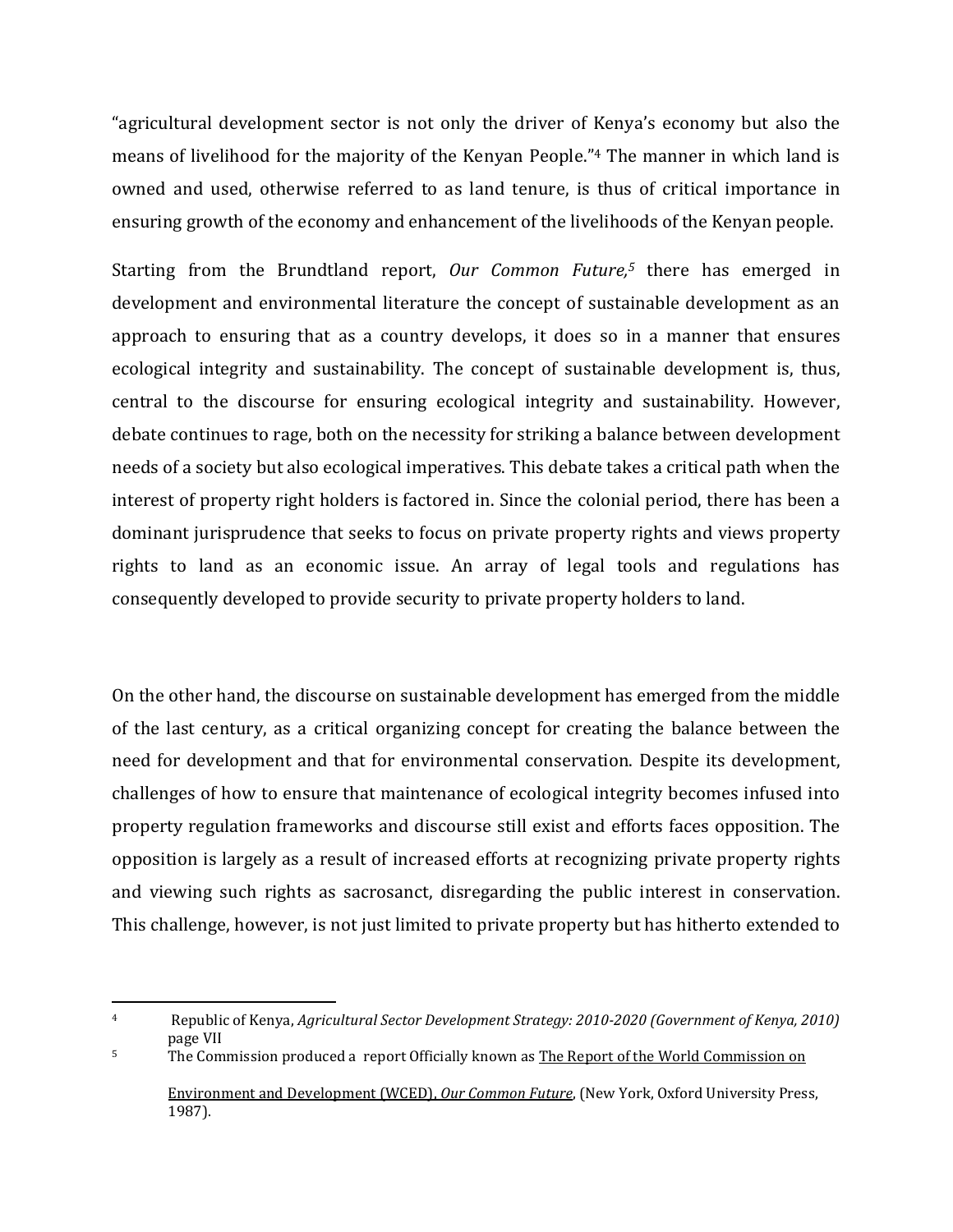all property regimes in Kenya. In the context of public property for example, the same have been used in a manner inimical to the interests of the public.

## **C: Customary Rules and Sustainability in Kenya**

Customary tenure refers to the tenure regime in which land is held according to the customs of communities. In most African societies, their tenure regime guarantees rights to land on the basis of the status of the right holder and that status can be either political or social. Indeed, in most African customary traditions, rights are established to land by birth, kinship, and the investment of sweat and toil, as well as by social contract.<sup>6</sup> The essential characteristic of customary land tenure was that land was held by the community with members of that community having clearly defined spatial and temporal use rights. There was also intergenerational transfer of such family rights in accordance with clearly established rules.

In Kenya, since the 1954 Government policy<sup>7</sup> that sought to promote private tenure in land as the most suitable tenure regime to ensure agricultural productivity, there has been a systematic effort to eradicate customary tenure in land by converting it to private tenure regime. Despite this, however, customary land tenure has remained resilient<sup>8</sup> and is the most widespread and dominant tenure system.<sup>9</sup>

<sup>6</sup> Toulmin, C. and Julian Quan (Eds) *Evolving Land Rights, Policy and Tenure in Africa* ( London, DFID/IIED/NRI, 2000) p.3

<sup>7</sup> This policy was developed by R.J.M., Swynnerton. For a more in-depth discussion of the evolution of agrarian policies in Kenya including the Swynnerton plan see Okoth-Ogendo, H.W.O., *Tenants of the Crown: Evolution of Agrarian Law and Institutions in Kenya* (Acts Press, Nairobi, 1991). See also Mweseli, T.O.A, "The Centrality of land In Kenya: Historical Background and Legal Perspective," in Wanjala, S.C. *Essays on Land Law: The Reform Debate in Kenya* (Faculty of Law, University of Nairobi, 2000), pages 3-24.

<sup>8</sup> For a discussion on the resilience of customary land tenure See Okoth-Ogendo, H.W.O. "The Tragic African Commons: A Century of Expropriation, Suppression, and Subversion," Keynote Address at the African Public Interest Law and Community-Based Property Rights, Arusha, Tanzania, 2000 published in CIEL, *Amplifying Local Voices, Striving for Environmental Justice: Proceedings of the African public Interest Law and Community-Based Property Rights Workshop* (CIEL,Washington D.C., 2002) 17-31.

<sup>9</sup> Ogolla, D.B. and Mugabe, J. "Land Tenure Systems and Natural Resource Management" in Juma,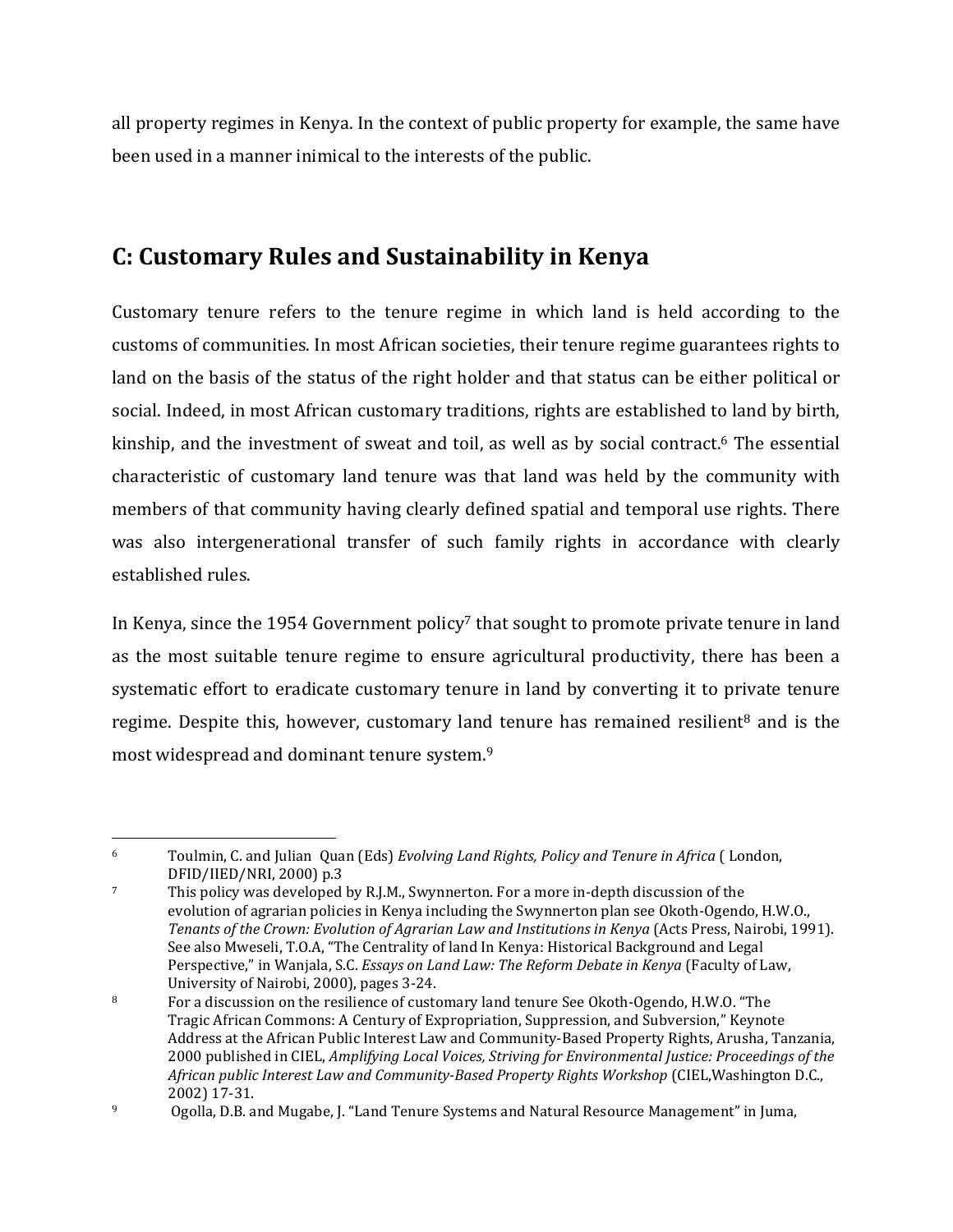Although several communities exist in Kenya, each with its own distinct rules and customs, there are common threads that run through a system of African customary land tenure. These have been discussed by Bondi Ogolla and John Mugabe.10 According to these authors, the first rule regards the right of access. This is granted to individuals or groups due to their membership in some social unit or political community. The right was thus an incident of membership to the particular unit. Bondi and Mugabe state that "Individuals or families thus claim property rights from political entities (chiefs, clan-heads, and familyheads) by virtue of their affiliation to the group. The content of these rights are determined by status within the group and the performance of multifarious reciprocal obligations."<sup>11</sup>

Secondly, although individuals have right of access, the right of control is vested in the political authority within the community. This control is an incident of sovereignty of that authority over resources within the unit. This power includes the power to allocate land and other resources within the group, allocate their use and defend them against outsiders.<sup>12</sup>

Thirdly, rights analogous to private property accrue to individuals who invest labour in harnessing, utilizing and maintaining the resource. Such rights can be transferred. Lastly, resources which do not require extensive investment of labour or which by their nature have to be shared are controlled and managed by the political unit. Generally, however, land is inalienable under African customary land tenure.<sup>13</sup>

C. and Ojwang, J.B. (Eds), *In Land We Trust: Environment, Private Property and Constitutional Development* (Initiative Publishers and Zen Books, Nairobi and London, 1996) 85—116. at page 97. See also Akech, J.M., *Rescuing Indigenous Tenure From the Ghetto of Neglect: Inalienability*  and the Protection of Customary Land Rights in Kenya, Ecopolicy Series 11(ActsPress,Nairobi,2001)

<sup>&</sup>lt;sup>10</sup> Ogolla and Mugabe, Ibid.<br><sup>11</sup> Supra note 4 at p.97

<sup>,</sup> Supra, note 4 at p.97.

<sup>12</sup> Ibid.

<sup>13</sup> See Migai-Akech, J.M. *Rescuing Indigenous Tenure from the Gheto of Neglect* ( Acts press,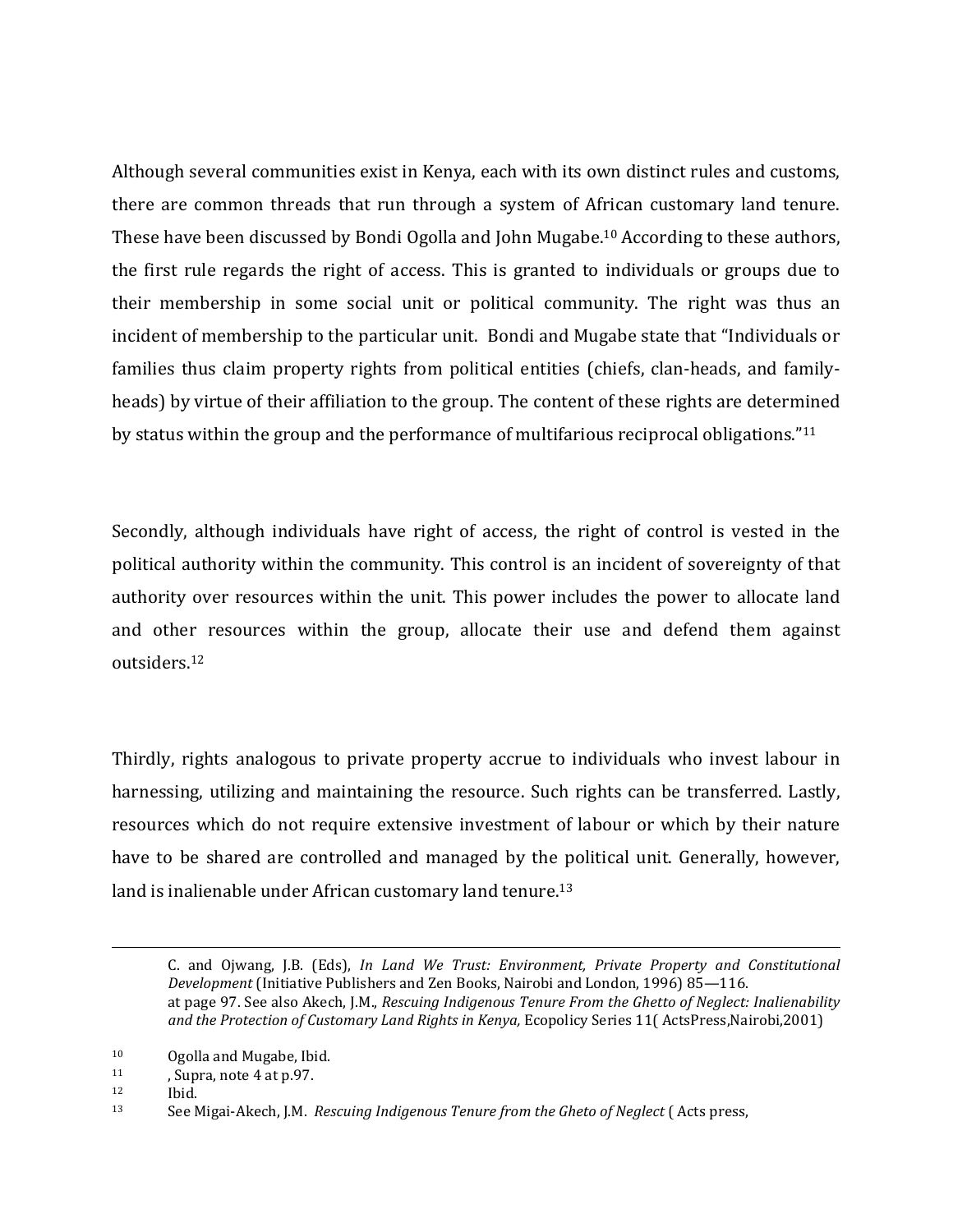African customary land tenure belongs to the category of property referred to as common property. This has been confused in some literature with open access regime. However, they differ very fundamentally. An open access regime is where nobody has the right to exclude others from the use and enjoyment of the property. Common property regime refers to the situation where an identified group of persons like a community have exclusive rights of use, exclusion and transfer. All members of the group share this right but non-members do not and can be excluded from enjoying the rights that inhere in the property.

Common property is viewed by proponents of private property rights as being inimical to efficiency and rational use of resources. According to Hardin and those who ascribe to this school of thought, people were prone to overuse common resources because of lack of an incentive to conserve. The solution to this was private property as it enabled the owners to avoid the short term benefits and instead focus on internalizing all future benefits and costs.<sup>14</sup>

Hardin's postulation has largely been discounted in subsequent years by scholars. Elinor Ostrom, for instance, argued that Hardin incorrectly classified the property regime he was assessing as common property yet what he was referring to was open access, where

Nairobi,2001)

<sup>14</sup> See Rose, C. "The Comedy of the Commons: Customs, Commerce and Inherently Public Property," 53(3) University of Chicago Law Review 711-786(Summer 1986) at 711-3 summarizing the arguments in favour of private property and against common property stipulating that such arguments hold that common/public property is an oxymoron since things left open to the public are not property at all, but its antithesis. Private property, on the other hand, its proponents argue, enables resources to be better used, conserved and exchanged.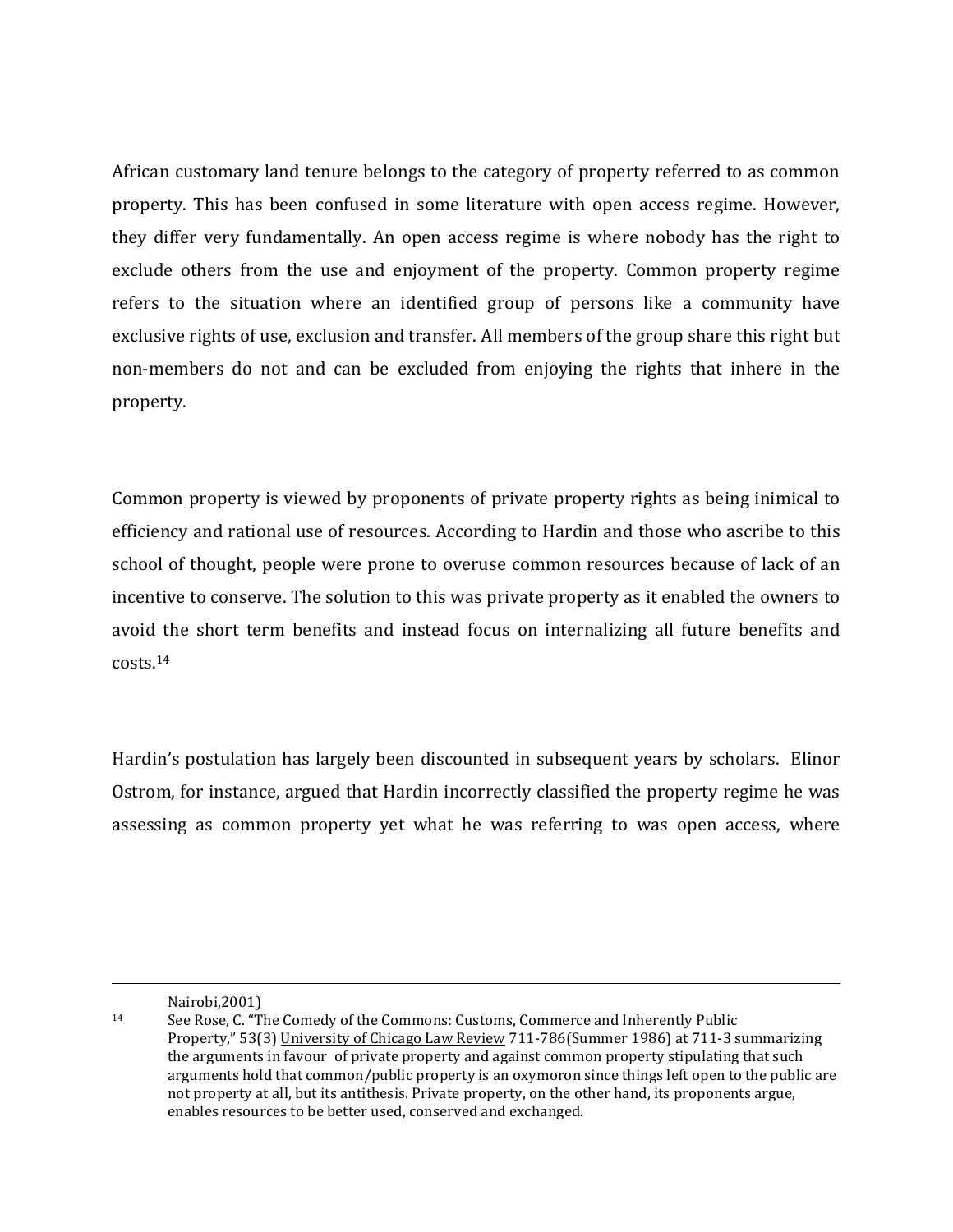everybody has access rights and use privileges.15 Ostrom then pointed out that there existed several examples of common property regimes and documented some of these.<sup>16</sup>

Under this regime of tenure holding, rights over land and land-based resources are held by a clearly defined group of users. They hold a clearly defined set of rights and obligations. Rights to use the resources are distributed equitably amongst members of the group and regulated through use of guidelines which traditionally were handed over from generation to generation.

In Kenya customary tenure continues to govern the management and use of land and landbased resources even despite spirited attempts to convert it to other tenure regimes. What is clear from customary practices is the focus on ecology and conservation. Many traditional rules were developed to ensure that resources were used in a sustainable manner and with regard to the interests of all members of the society but also those members yet un-born. In essence traditional societies respected rules of inter-generational equity and intra-generational equity.

#### **D. Lessons from Wetlands Management**

 $\overline{a}$ 

Wetlands are one of the two most important yet threatened ecosystems in the world currently.17 However, the degradation and loss of wetlands is more rapid than that of forests and of any other ecosystem.18 The reason could be that forests have always been

<sup>15</sup> Ostrom, E. *Governing the Commons: The Evolution of Institutions for Collective Action* (Cambridge University Press, Cambridge, 1990).

<sup>16</sup> Ibid. See also Bromley, D.W. and M. Cernia, "The Management of Common Property Natural Resources: Some Conceptual and Operational Fallacies." World Bank Paper*, no. 57, 1989.*

<sup>17</sup> For a discussion of the importance of wetlands and the challenges it faces in the Kenyan context and responses of the law in addressing this See Generally, Oloo, C.O, " Regulating Property Rights To Ensure Sustainable Management of Wetlands in Kenya, ( Unpublished PHD Thesis, 2010, University of Nairobi)

<sup>&</sup>lt;sup>18</sup> The Millennium Ecosystem Assessment points out that wetlands are the ecosystem that is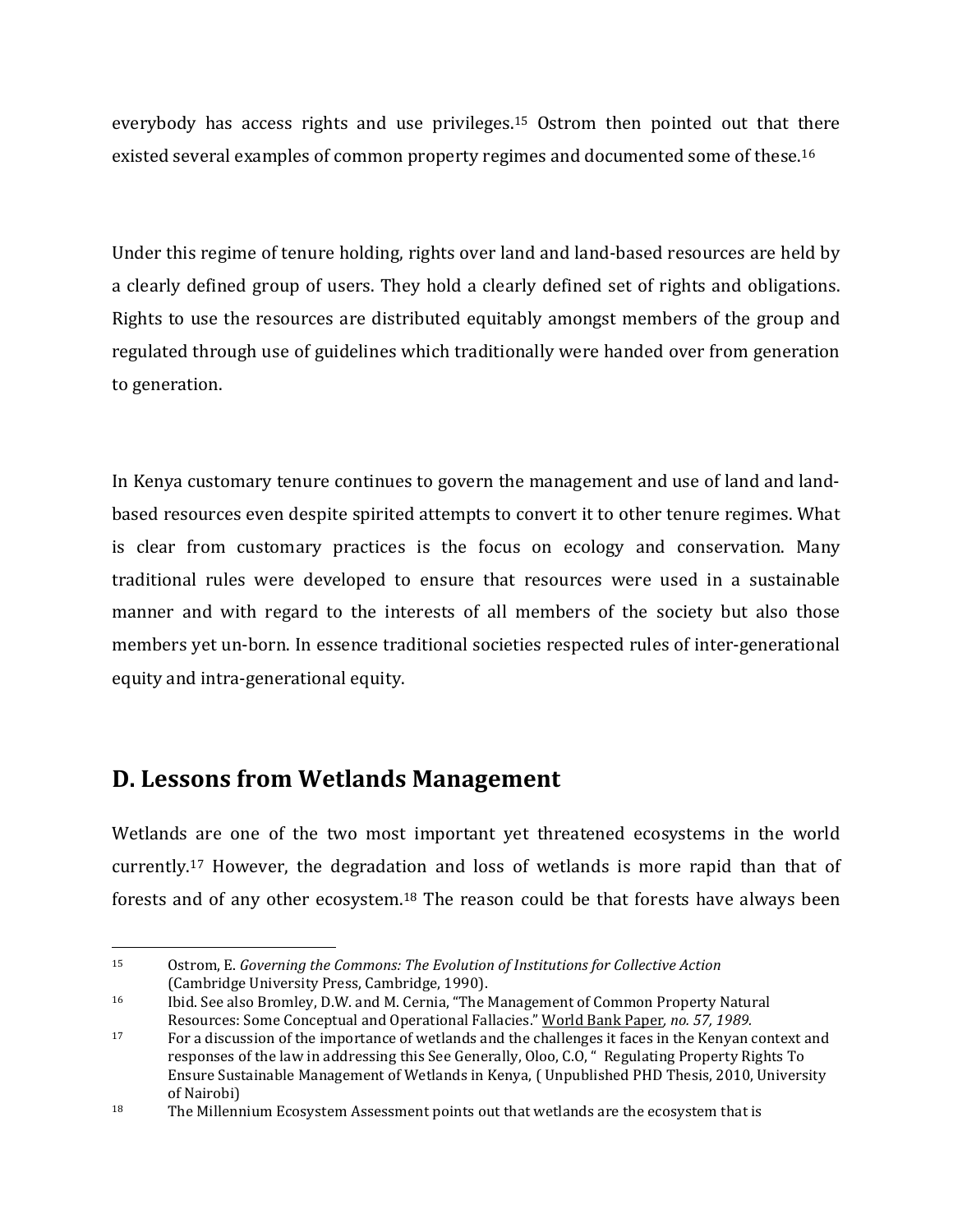viewed as a useful ecosystem, the source of trees and related products and serving important functions in society.19 In contrast, the utility of wetlands to society has not always been accepted and appreciated. Indeed, for a long time wetlands were viewed as useless areas<sup>20</sup> and their utility could only occur as a result of conversion to more productive uses like agriculture. This resulted to wetlands being referred to in certain quarters as "wastelands."21 Modern efforts have been made to ensure conservation of wetlands. Internationally these efforts revolve around the adoption and implementation of the Convention on Wetlands of International Importance especially as Waterfowl habitat (also Known as the Ramsar Convention).<sup>22</sup> The Convention seeks to "stem progressive encroachment and loss of wetlands," ensure wetlands conservation through "combiningfar-sighted national policies with co-ordinated international action."23 Kenya has taken several actions as required by the Ramsar Convention including designating of wetlands onto the List of Wetlands of International importance and adoption of laws.<sup>24</sup>

degraded at the fastest rate. See World Resources Institute, *Millennium Ecosystem Assessment: Ecosystems and Human Well-Being: Wetlands and Water*, 2005. Available

fromhttp://www.millenniumassessment.org/documents/document.358.aspx.pdf. (accessed on ) <sup>19</sup> The comparison and differences between wetlands and forests is beyond the scope of this study. So is an exhaustive discussion of forest management and uses. For relevant literature on forest management in Kenya see, for example, Okowa-Bennum,P. and Mwangi, A.M. "Land Tenure and Forest Resource Management" in Juma, C. and Ojwang, J.B. (Eds), *In Land We Trust: Environment, Private Property and Constitutional Development* (Initiative Publishers and Zen Books, Nairobi and London, 1996) pp. 175-197;Situma, F.D.P., " Forestry Law and the Environment in Kenya," in Okidi, C.O., *et al* (Eds) *Environmental Governance in Kenya: Implementing the Framework Law*(East African Educational Publishers Ltd, Nairobi, 2008) pp 235-259.

<sup>20</sup> See Mathews, G.V.T., *The Ramsar Convention on Wetlands: Its History and Development*  (Ramsar Convention Bureau, Gland, 1993) page 6 discussing general perceptions of wetlands as waste areas not fit for any use.

<sup>21</sup> See *Wetlands are not Dangerous Swamps; They're Worth Saving*, Reuters Library Report, May 31, 1990(BC Cycle) which reports that historically most people considered wetlands to be nothing more than swamps and wastelands, the breeding grounds for insects and diseases. See also Gardner, R.C. "Banking on Entrepreneurs: Wetlands Mitigation Banking and Takings" 81 <u>Iowa Law Review</u> 529 (1996) which points out that at one time wetlands were considered little more than mosquitobreeding nuisances.

<sup>22</sup> 996 UNTS 245(1976) reprinted in 11 ILM 97(adopted in 1971, entered in force on 21 December 1975)

<sup>&</sup>lt;sup>23</sup> Ibid. Preamble.<br><sup>24</sup> Soo Odoto Colli

<sup>24</sup> See Odote, Collins " Wise Use and Sustainable Management of Wetlands in Kenya, in Okidi, C.O., *Environmental Governance in Kenya: Implementing the Framework Law (Nairobi, East African Educational Publishers, 2008) 335-354*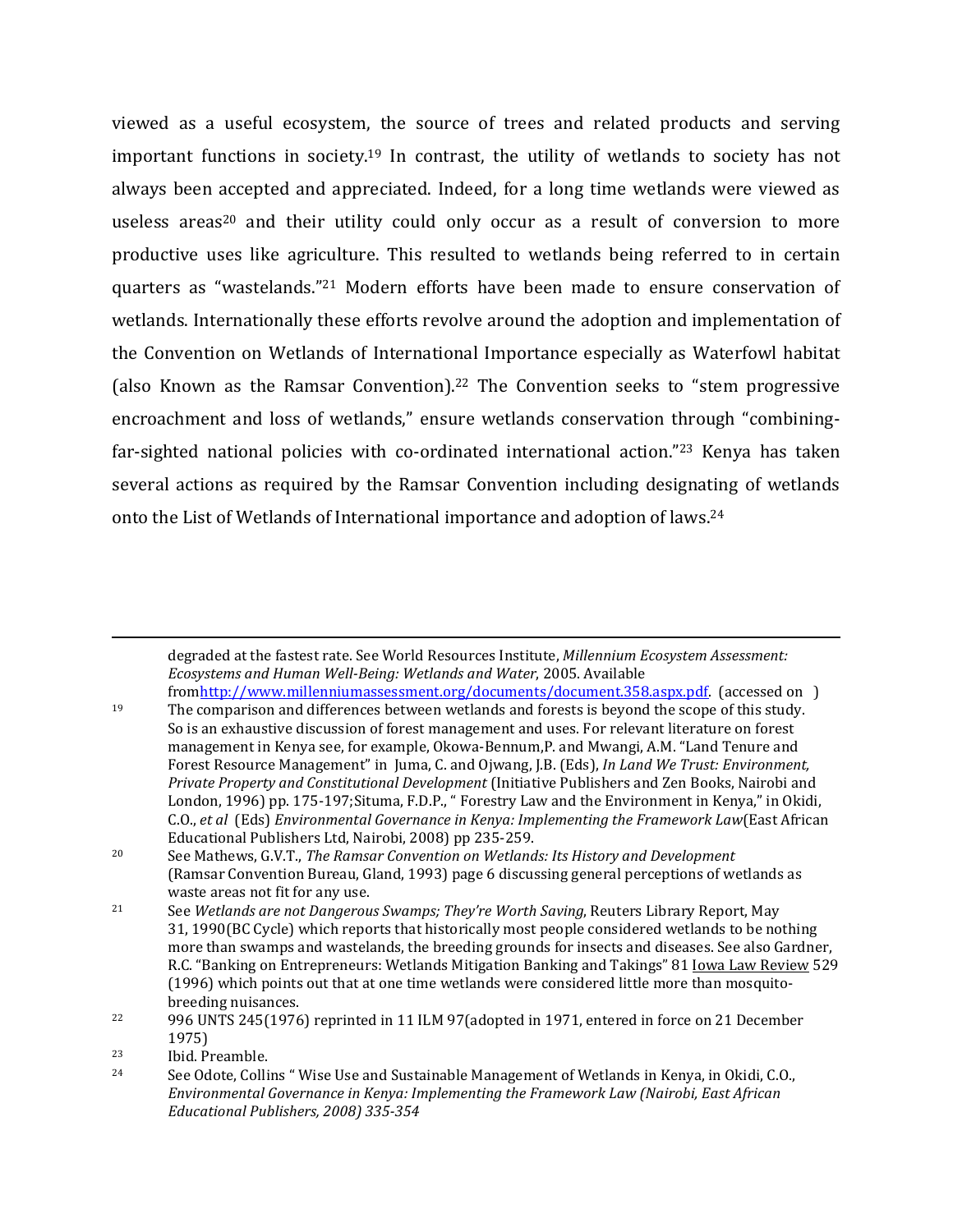Despite the oft-held view that wetlands were mostly viewed as useless grounds, traditional Kenyan communities regarded wetlands as useful areas and just like general land tenure and use rules, had rules for their conservation. These rules as seen from the example of the Bukusu saw wetlands as sources of important materials and also as sacred sites.

In traditional Kenyan society, wetlands were treated as valuable resources. Many communities used to draw food, medicinal products, fuel wood and materials for building and handicraft from wetlands. Certain communities developed cultural practices to promote conservation of wetlands. Amongst the Bukusu, for example, circumcision used to take place in sacred places in wetlands. The criteria adopted in the choice of a site include privacy and presence of ample water and mud.25 The wetlands were important sacred sites because of what they symbolized. By having the young people smear themselves with the mud and walk back home naked, it was meant to symbolize that, firstly, the protection given by the soil is similar to that of the mother's womb, thus keeping the young people warm as they undergo the ceremony and secondly, it was a rite of passage into manhood, marking the last time they were allowed to walk naked in public. The mud was only available in some places in the wetlands. Traditional beliefs held that these should never dry, for to do so would signify that "the generation of young men who bathed at that site would not survive and fulfill their biological and societal duties of child-bearing and development of a family unit"26. These cultural beliefs and practices contributed to the conservation of wetlands amongst communities.

The turning point in protecting wetlands is associated with the imposition of colonial rule and introduction of colonial policies and laws, especially those relating to land tenure and land use.<sup>27</sup> Western religions, education and health facilities have contributed much to

<sup>25</sup> Kareri, R.W., "The Sociological and Economic Values of Kenya's Wetlands," in Crafter, S.A. et al, *Supra note 9* Pp. 99-107 at 100.

<sup>26</sup> Ibid. Page. 102.

<sup>&</sup>lt;sup>27</sup> For a discussion of the imposition of colonial rule and laws relating to land see generally, Ghai,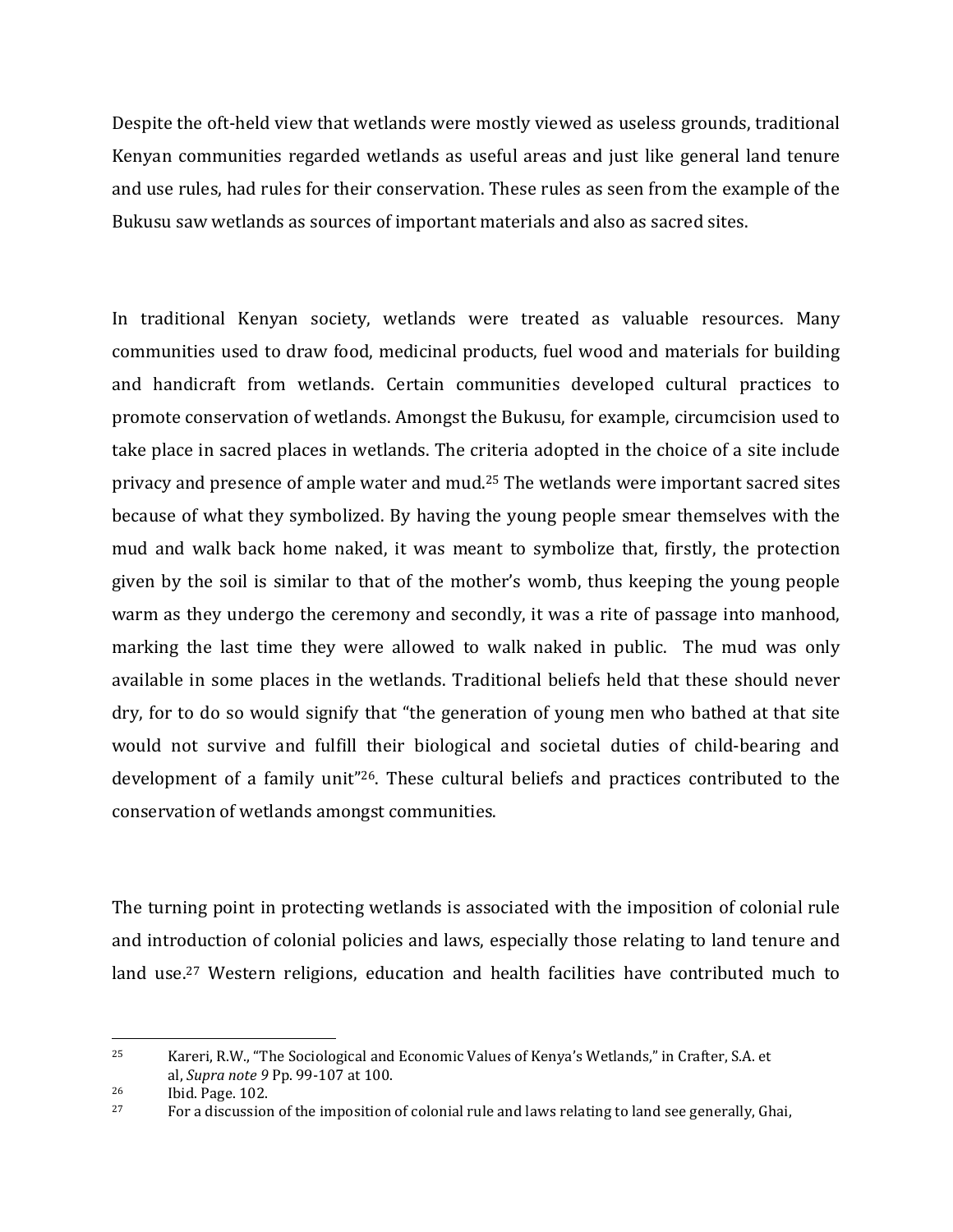changing the traditional beliefs and their inherent resource conservation traits. These have been exacerbated by modern farming methods and the increase in population. This has happened against the backdrop of lack of sufficient awareness on the need to conserve wetlands and supportive laws and policies. Kenya has, however, since independence made some effort in addressing the policy and legislative landscape for wetlands management.

The importance of wetlands was first recognized by the Kenya Government in the 1963 Manifesto on conservation of natural resources.28 In 1969, at the first Wildlife Conference for Eastern Africa, the need to conserve and protect natural resources, including wetlands, was noted. 29 Following the coming into force of the Ramsar Convention in 1975, Kenya sent representation to the Conference of the Parties at the meeting in Regina Canada in 1987. Kenya emphasized her commitment to conserve water catchment areas and wetlands.30 Kenya's wetlands were noted for their importance as migratory routes, as well as wintering areas for birds.31 Subsequently, Kenya ratified the Ramsar Convention in 1990 and designated Kenya Wildlife Services (KWS) as the focal point in Kenya for the Convention. It also designated Lake Nakuru National park as the first Ramsar site in accordance with the requirements of the Ramsar Convention.32 Other efforts include the passage of laws.33 However despite these efforts, wetlands resources continue to be degraded. At the heart of these degradation lies the failure to regulate property rights in land an incorporate a conservation ethic into property regulation and resource use and management in Kenya.

Y.P. and J.P.W.B., McAuslan, *Political Law and Public Change in Kenya: A Study of The Legal Framework of Government From Colonial Times to Present (* Nairobi, Oxford University Press, 1970*)*  and Okoth-Ogendo*, H.W.O., Tenants of the Crown: Evolution of Agrarian Law and institutions in Kenya* (Acts press, Nairobi, 1991)

<sup>28</sup> Nkako, F.M., "Wetland Conservation in Kenya: KWS and Ramsar" in Crafter, S.A., *Wetlands of Kenya: Proceedings of a Seminar on Wetlands of Kenya,* Supra note 9. Pages. 91-98 at P. 91. <sup>29</sup> Ibid. page 92.

 $30$  Ibid.<br> $31$  Ibid. <sup>31</sup> Ibid

<sup>&</sup>lt;sup>32</sup> Article 2 of the Ramsar Convention requires Parties to the Convention to designate at least one wetland onto the list of Wetlands of International Importance.

<sup>&</sup>lt;sup>33</sup> The laws passed and the extent to which they contribute to sustainable management of wetlands is discussed in section 6.3 below.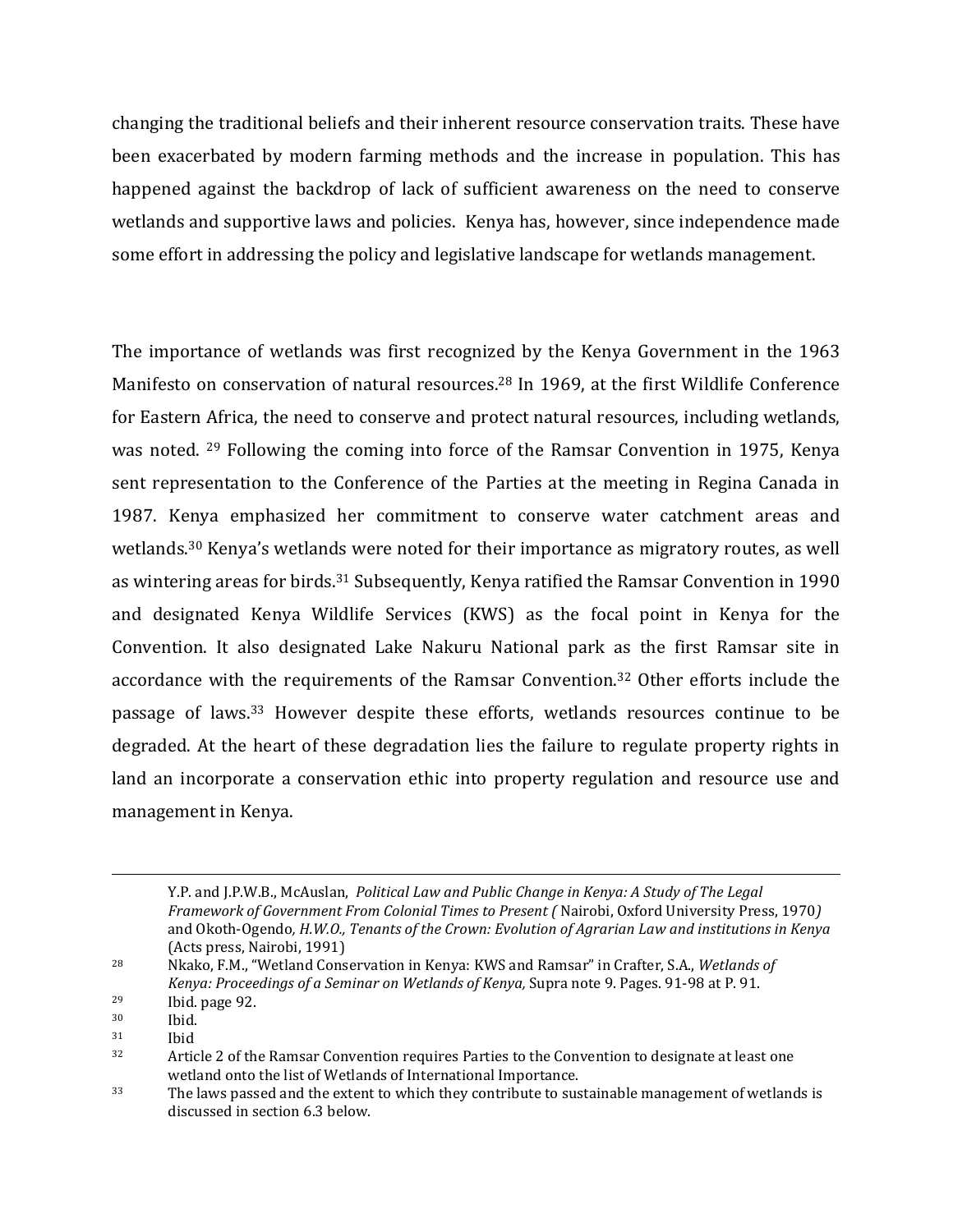## **E. Reforming The Property Institution: Towards an Ecological Jurisprudence**

On 4th August, 2010 Kenyans held a second referendum on its constitution. This followed the vote in November 2005 at which the first attempts to adopt a new constitution failed. The referendum resulted in the adoption of a new constitution, marking the end of a search that had gone on for over twenty years. The new constitution proposed key changes to the country's socio-economic and political governance framework.

One of the areas that have been part of the country's constitutional reform agitation and that the new constitution addresses in detail relates to property rights and their regulation. The old constitutional order did not define the term constitution. however, the term was contained in section 75(1), which provided that" No property of any description shall be compulsorily taken possession of, and no interest or right over property of any description shall be compulsorily acquired." This section related to protection against compulsory acquisition of private property without compensation. However, the constitutional protection of property largely focused on private property and not other tenure holdings, a feature carried over from the colonial heritage.34 This focus on private property and disregard for conservation aspects was at the core of the clamour for land reforms both in the constitutional and policy contexts. Bhalla summarized the restrictive nature of the concept of property under the old constitution thus:

"As already noted, the institution of property arose in answer to the society's economic needs. Such a development took place when the pressures on the environment were still relatively low, and at a time when the fundamental links between economics and environment, under the notion of sustainable development, had not yet been sufficiently clarified. The constructive burdens of legal doctrine have, unfortunately, been carried over into the modern constitution, which now

<sup>34</sup> See Generally, Juma, C. and J.B. Ojwang, (Eds), *In Land We Trust: Environment, Private Property and Constitutional Development* (Initiative Publishers and Zen Books, Nairobi and London, 1996)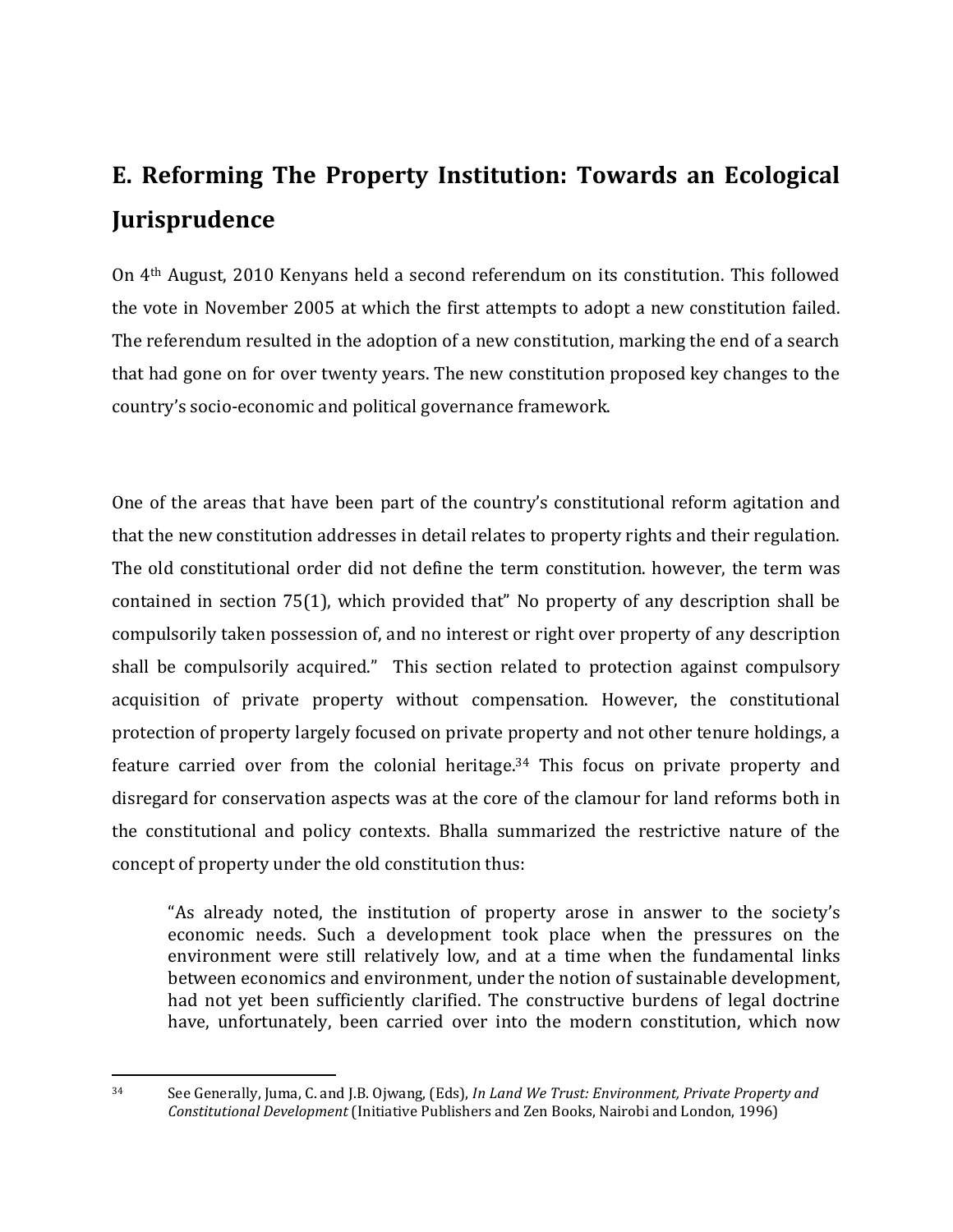sanctifies individualistic principles that are in sharp conflict with collectivist goals of environmental conservation."<sup>35</sup>

Reforms to the property institution have been based on the need to ensure efficiency, equity and sustainability.36 The new constitution and the national land Policy proposes several changes to the property institution. These include recognition of the right to property in the constitution, formation of a National Land Policy to manage all public land on behalf of the state, constitutional treatment of land and property, tenure reform involving categorization of land into three tenure categories of private, public and communal; vesting radical title on the people collectively as a nation, communities and individuals; reform of the regulatory power of the state over property rights and recognition of the right to a clean and healthy environment as a constitutional right.<sup>37</sup>

A critical component of rules on property that has implications for sustainable development is the rules on the content of the property rights, what in property literature is referred to as the "bundle of rights." Also critical is the manner in which the rights in property are regulated by the law. Of key importance for environmental management are the rules for regulating property rights, especially by the state. The traditional powers of the state to regulate property rights are those of compulsory acquisition, or eminent domain and those of development control or police powers. These powers, although existing in the past constitution, were largely not applied in the interest of environmental conservation. Both the National Land Policy and the new constitution envisage reforms to the manner in which these powers are used. The National Land Policy provides that "the

<sup>35</sup> Bhalla, R.S., "Property Rights, Public Interest and The Environment," in Juma, C. and J.B. Ojwang, (Eds), *In* 

Land We Trust: Environment, Private Property and Constitutional Development (Initiative Publishers and Zen Books, Nairobi and London, 1996) pages 61-81 at page 79.

<sup>36</sup> This is the Visions of the recently adopted National Land Policy. See Republic of Kenya, *Sessional Paper* 

*No. 3 of 2009 on National Land Policy* (Nairobi, Government Printer, August, 2009) page 1.

<sup>37</sup> For a summary of the changes to the property institution brought about by the constitution and the National Land Policy, See Odote, C., "The Impact of The New Constitution of Kenya and the National Land Policy on Community Conservation Objectives in Kenya: A case Study of the Northern Rangelands Trust," unpublished report prepared for Nature Conservancy, October 2010.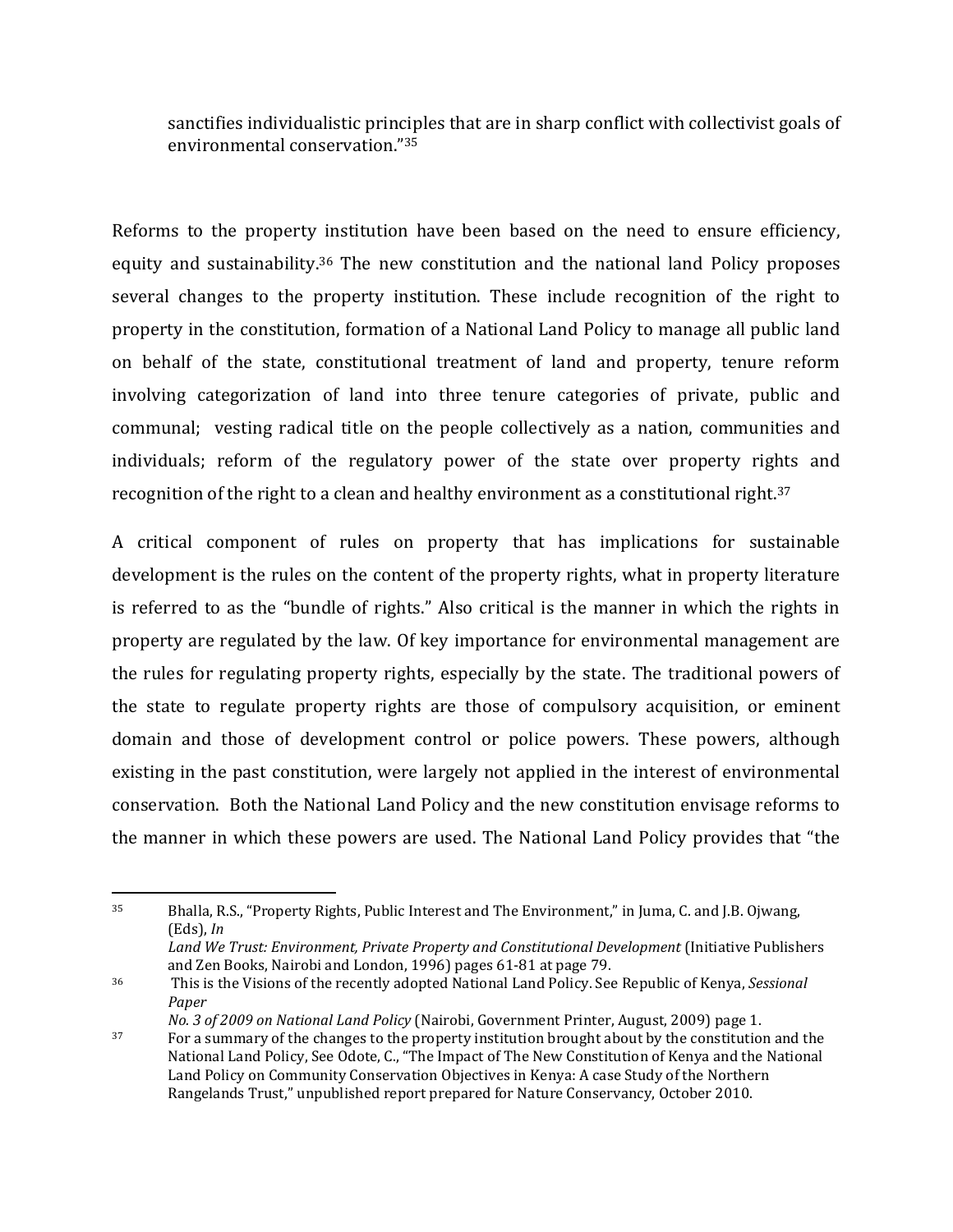exercise of these powers shall be based on rationalized land use plans and agreed upon public needs established through democratic processes."<sup>38</sup>

On compulsory acquisition, the National Land Policy requires that its exercise be based on criteria, processes and procedures that are accountable, transparent and efficient. In our view such criteria should include ecological imperatives. In this vein the South African constitution which allows for limiting private property in the interests of environmental conservation without having to pay compensation is apt.39 In reforming the state' police power, a power that exists to enable the state regulate the use of land so as to promote the public interest, the National Land Policy requires, amongst other things for zoning, establishment of efficient, transparent and accountable standards, procedures and processes and importantly that " the exercise of development control takes into account local practices and community values on land use and environmental management."40

The new constitution incorporates these provisions of the National Land policy. Firstly the Constitution contains principles of land policy which borrows from the National Land policy.41 It provides that "land shall be held, used and managed in a manner that is equitable, efficient, productive and sustainable."42 The principles detailed to ensure this include those of "sustainable and productive management of land resources,"43 and "sound conservation and protection of ecological sensitive areas."44 Secondly the Constitution provides that the principles shall be implemented through a National Land policy developed and reviewed regularly.45 Thirdly the constitution, includes the categorization of land into three categories same as the National Land Policy. Thirdly, the constitution seeks to reform the exercises of the powers to regulate land use by adding as a new condition

<sup>38</sup> Supra, note 34 at page 13.

<sup>39</sup> See David Takacs, " The Public Trust Doctrine, Environmental Human Rights, and The Future of Private Property," 16 New York University Environmental Law Journal 711 (2008).

<sup>40</sup> Supra, note 34 at page 15.

<sup>41</sup> See Article 60 of The Proposed Constitution of Kenya ( Published by the Attorney General on 6th May 2010) adopted on 4ht August 2010 and promulgated into law on 27<sup>th</sup> August, 2010.

<sup>42</sup> Ibid.<br>43 Ibid.

Ibid. Article  $60(1)(c)$ 

<sup>44</sup> Supra, note 39 at Article 60 (1) (e).

<sup>45</sup> Supra, note 39, Article 60(2)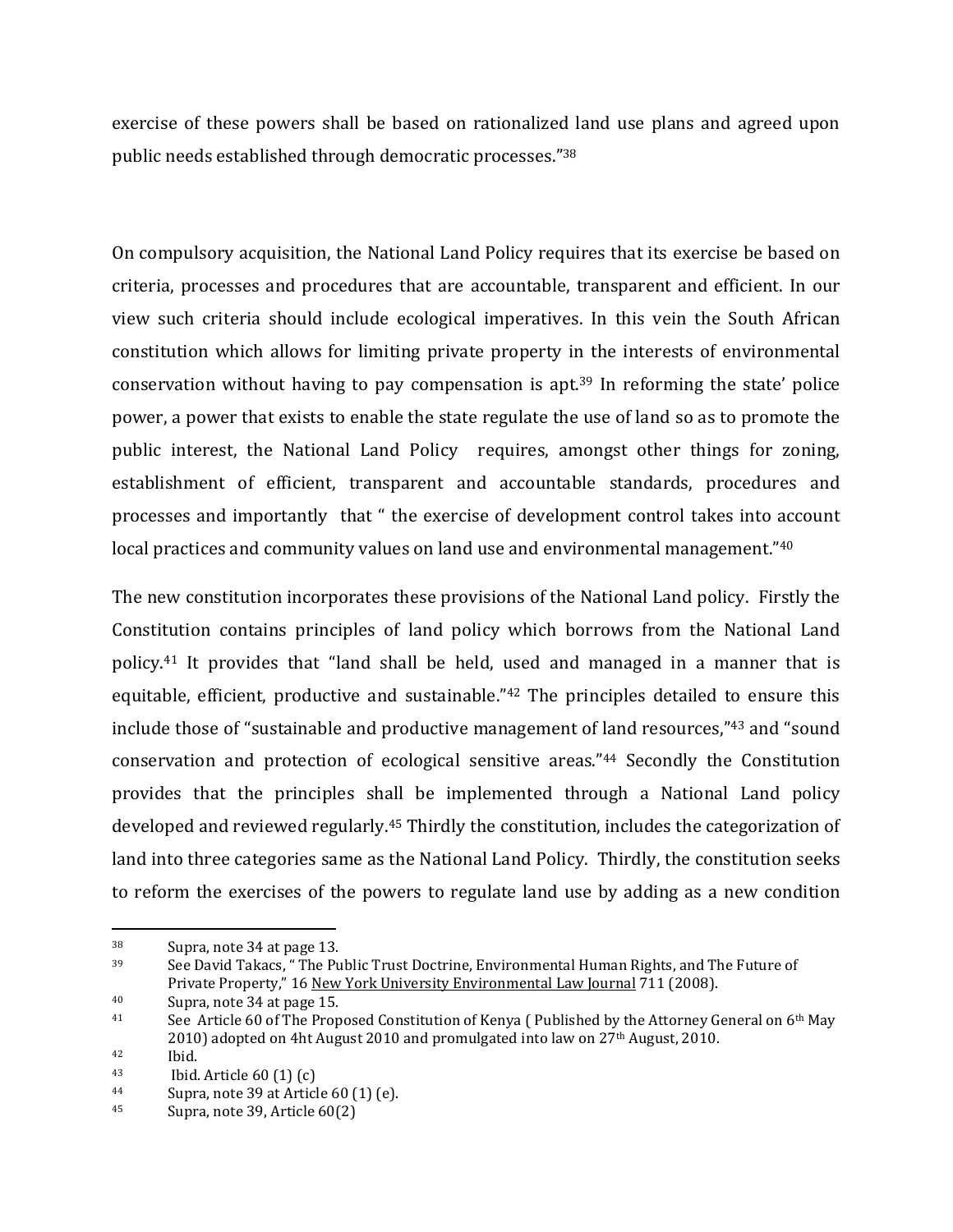that the exercise of such power shall include "land use planning."46 Also important is the provision for the establishment of a National Land Commission.<sup>47</sup>

Sustainable Development has been recognized by the new constitution as a principle to direct all governance processes in the country. This justifies its inclusion as one of the key national values and principles of governance in the new constitution.<sup>48</sup> Further the state has a duty as part of sustainability requirements to "ensure sustainable exploitation, utilization, management and conservation of the environment and natural resources, and ensure the equitable sharing of the accruing benefits."49 However, the duty of ensuring sustainable development is not for the state alone but for all actors. As noted in the Rio Declaration, it is a cooperative process.<sup>50</sup> As a result of this realization every person in Kenya is required to cooperate with the state, its organs and other person "to protect and conserve the environment and ensure ecologically sustainable development and use of natural resources."51 The constitution recognises and provides protection to communal land rights and holding<sup>52</sup> as a recognition of the importance of customary practices and approaches to the ownership and use of land and natural resources.

#### **E. The Place of Higher Education in Sustainable Development**

Education plays a central role in the advancement of any society. It is the principal medium through which the society enlightens its citizens on knowledge and how to transmit and share that knowledge. Importantly, education also provides the foundation for development and progress in a country. Kenya's Vision 2030 recognizes this by identifying education as tone of the key social sectors to drive the country's march to a middle-income

<sup>46</sup> Supra, note 39, Article 66(1).

 $\frac{47}{48}$  Supra, note 39, Article 67.<br> $\frac{48}{48}$  Supra, note 39, Article 10.

Supra, note 39, Article 10.

<sup>&</sup>lt;sup>49</sup> Supra, note 39, Article 69(1)(a)<br><sup>50</sup> See article 10 of the Rio Declara

See article 10 of the Rio Declaration adopted at the UNCED in Rio De Ja neiro, Brazil, 1992.

<sup>51</sup> Supra, note 39, Article 69(2).

<sup>52</sup> See Supra note 39, Article 63.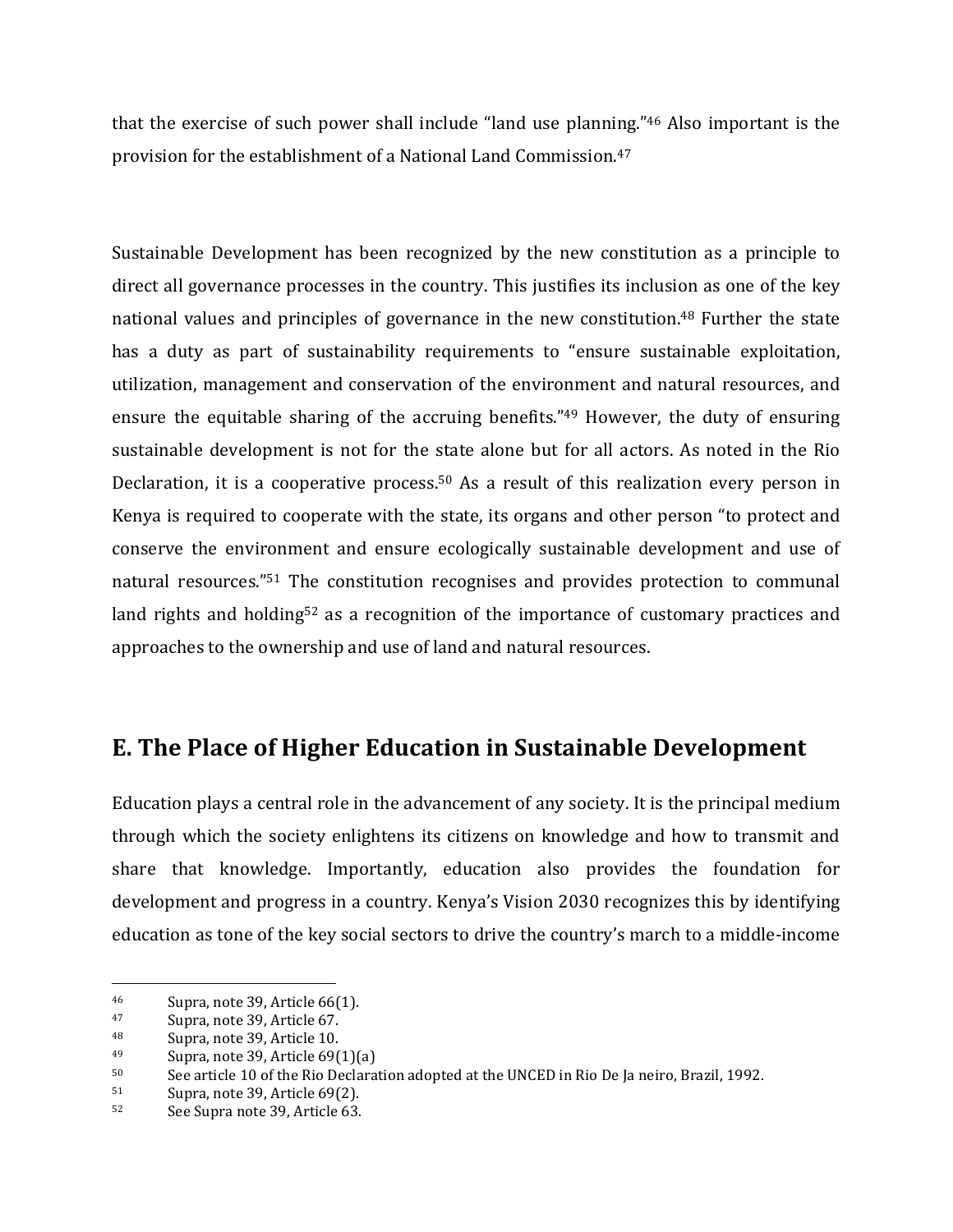economy. As a socializing, instructing and training medium, education is key to sustainable development. This has led to the evolution of the concept, internationally of education for sustainable development, with the period between 2005-2014 being declared to be the United Nations Decade for Sustainable Development<sup>53</sup> the purpose of this period is to "to integrate the principles, values, and practices of sustainable development into all aspects of education and learning, in order to address the social, economic, cultural and environmental problems we face in the 21st century." <sup>54</sup> Education for sustainable development aims to to help people to develop the attitudes, skills and knowledge to make informed decisions for the benefit of themselves and others, now and in the future, and to act upon these decisions.55 The adoption of the decade is follow up to the commitments countries made at the UN Conference on Environment and Development in 1992. At that conference in Rio, parties adopted Agenda 21 as the programme of action to ensure sustainable development. Chapter 36 of Agenda 21 makes a case for reorienting education to support sustainable development. It follows therefore that education is indispensable in the quest for sustainable development.

Critically, therefore, Kenya to achieve the objectives of sustainable development must pay attention to education. The above call by United Nations decade on education for Sustainable development is one that Kenya has committed to and must implement. The National Environmental management Authority, towards this end spearheaded the process of development of an implementation strategy for education for Sustainable development.56 The strategy, based on the global objectives of the decade of education for sustainable development has set out as the objectives in Kenya, the following issues:

• Improving quality of education

- Orienting education towards sustainable development
- Public understanding and awareness towards sustainability

 $53$  This was done by the UN General Assembly in December, 2002, UNGA resolution 57/254<br> $54$  See UNESCO website on education for sustainable development, http://www.unesco.org/

See UNESCO website on education for sustainable development. http://www.unesco.org/en/esd/. <sup>55</sup> Ibid.

<sup>56</sup> Republic of Kenya, *Education for Sustainable Development: Implementation Strategy(*Adopted by the National Environmental Council on 24th April, 2008. Available at http://www.nema.go.ke/index.php?option=com\_docman&task=cat\_view&gid=33&Itemid=35.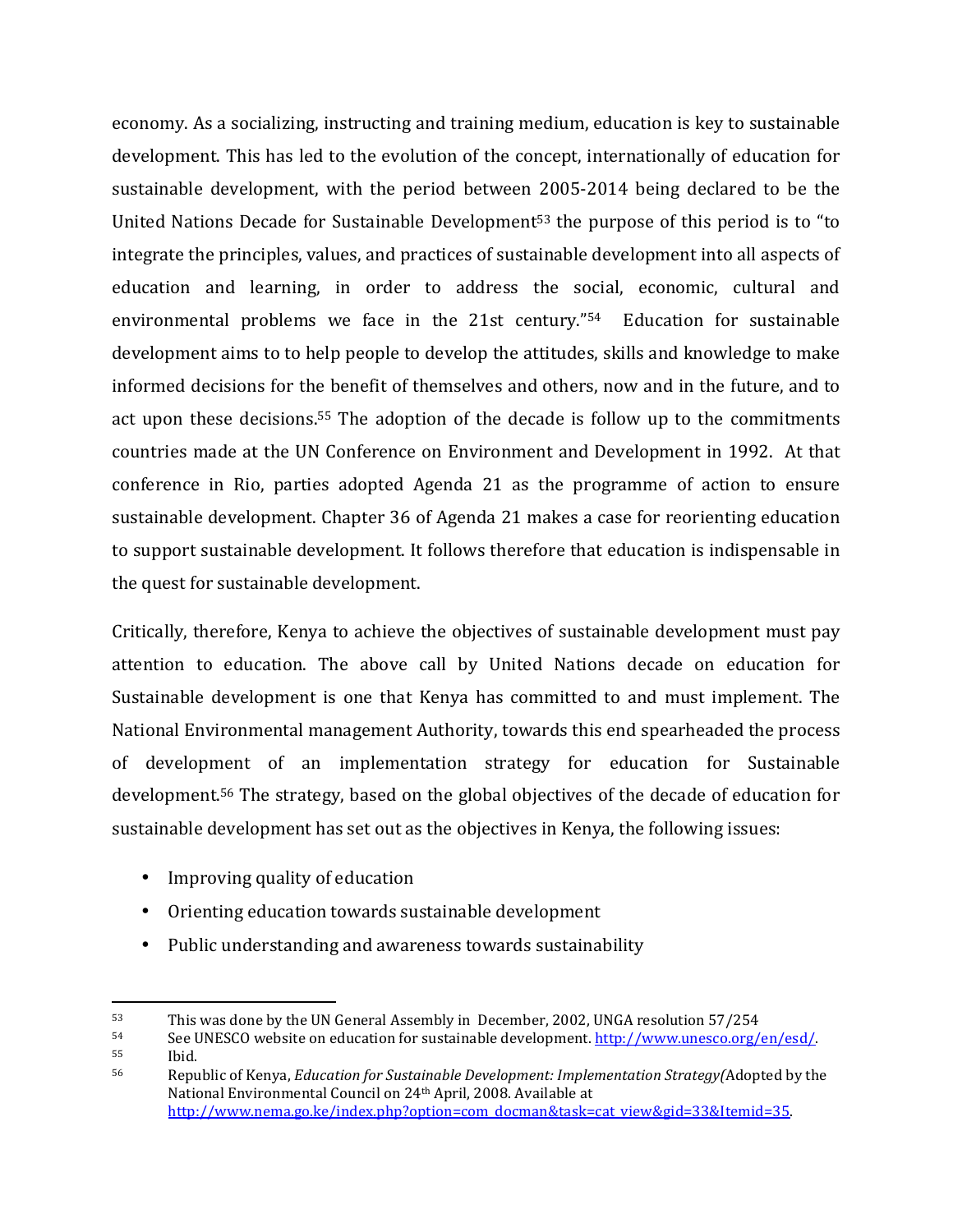• Capacity building<sup>57</sup>

Importantly the implementation strategy proposes the:

"Reorientation of teaching and learning processes to make them locally relevant, culturally appropriate, age and gender-sensitive, inclusive of all learners. In regard to teaching and learning, ESD should address needs in context (like geographical, location, socio-cultural and structural situation), perspectives and conditions in the pillar areas of ESD - society, environment and economy. It should be presented through action-inquiry strategies with a problem-solving orientation.ESD content should be interdisciplinary, holistic and embedded in the curriculum. It should be values-driven and promote critical and creative thinking. Research on emerging issues of concern to ESD should inform curriculum relevance, content and context."<sup>58</sup>

It follows, therefore that as part of promoting sustainable development, institutions of higher learning require reform to conform to the dictates of society and prerequisites of the UN decade for education for sustainable development. The question that this begs is the extent to which Kenyan Universities are already doing this.

While a critical assessment of the quality and relevance of higher education in Kenya is beyond the scope of this paper, a case can be made out for reform.59 The call is based on history, modern changes in society and relevance. Historically, institutions of higher learning, especially universities, have curricula' whose theoretical underpinnings are based on the English system. This is especially true of our legal education curricula, but extends to most disciplines. Many changes have occurred in the country's socio-economic and political landscape. There are increasing demands for more innovation and relevant training from universities. These calls are made by society generally but specifically by industry and  $\overline{a}$ 

 $\begin{array}{cc} 57 & \text{Ibid.} \\ 58 & \text{Ibid.} \end{array}$ 

Ibid.

<sup>59</sup> See also C. Nyaigotti-Chacha, "Reforming Higher Education in Kenya: Challenges, Lessons and Opportunities," paper presented at a SUNY Workshop with the Parliamentary Committee on education, science and Technology, August, 2004. Available at http://www.iucea.org/downloads/Reforming\_HE.pdf making a case for reform.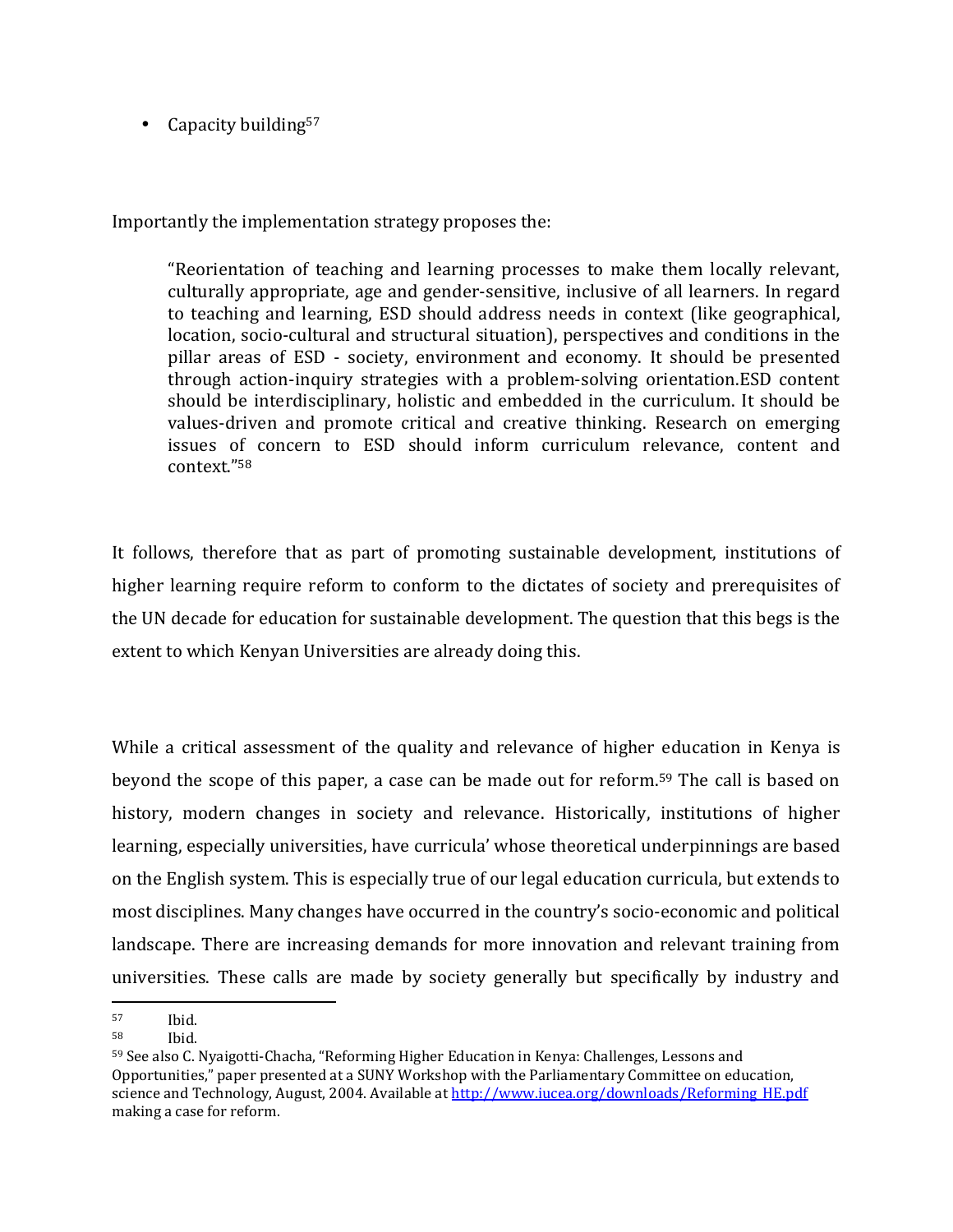lately even by government. It follows therefore that Universities require reform to meet the modern demands of society.

In the field of sustainable development, the one area in need of reform is the nature of training. University education needs to incorporate sustainable development in the syllabus for most disciplines due to the interdisciplinary nature of the imperatives for sustainability. It should move away from being a focus for environmental sciences and law. Secondly, the underlying rationale of the teaching should incorporate traditional values and ethics. The obtaining western-focus in our educational system and approach need to be infused with traditional practices too. In the field of land, the National Land Policy and the new constitution, is already providing the framework for this by changing the perceptions and treatment in law of customary practices and mechanisms for tenurial holdings and land use. It therefore behooves higher education to follow suit and provide supportive training.

The other area relates to research and development. The success of sustainable development imperatives will require greater investment in high quality, innovative and relevant research by institutions of higher learning.

### **F. Conclusion**

 $\overline{a}$ 

Sustainable development is a critical requirement for all countries of the world. It has travelled a long way since its international recognition, popularization and acceptance by the World Commission and Development, chaired by Gro Harlem Brundtland.60 It has

 $60$  The Commission produced a report Officially known as The Report of the World Commission on Environment and Development (WCED), *Our Common Future*, (New York, Oxford University Press, 1987). In it Sustainable development was defined as "development which satisfies the needs and interest of the present generation without jeopardizing the interest of future generations to enjoy the same."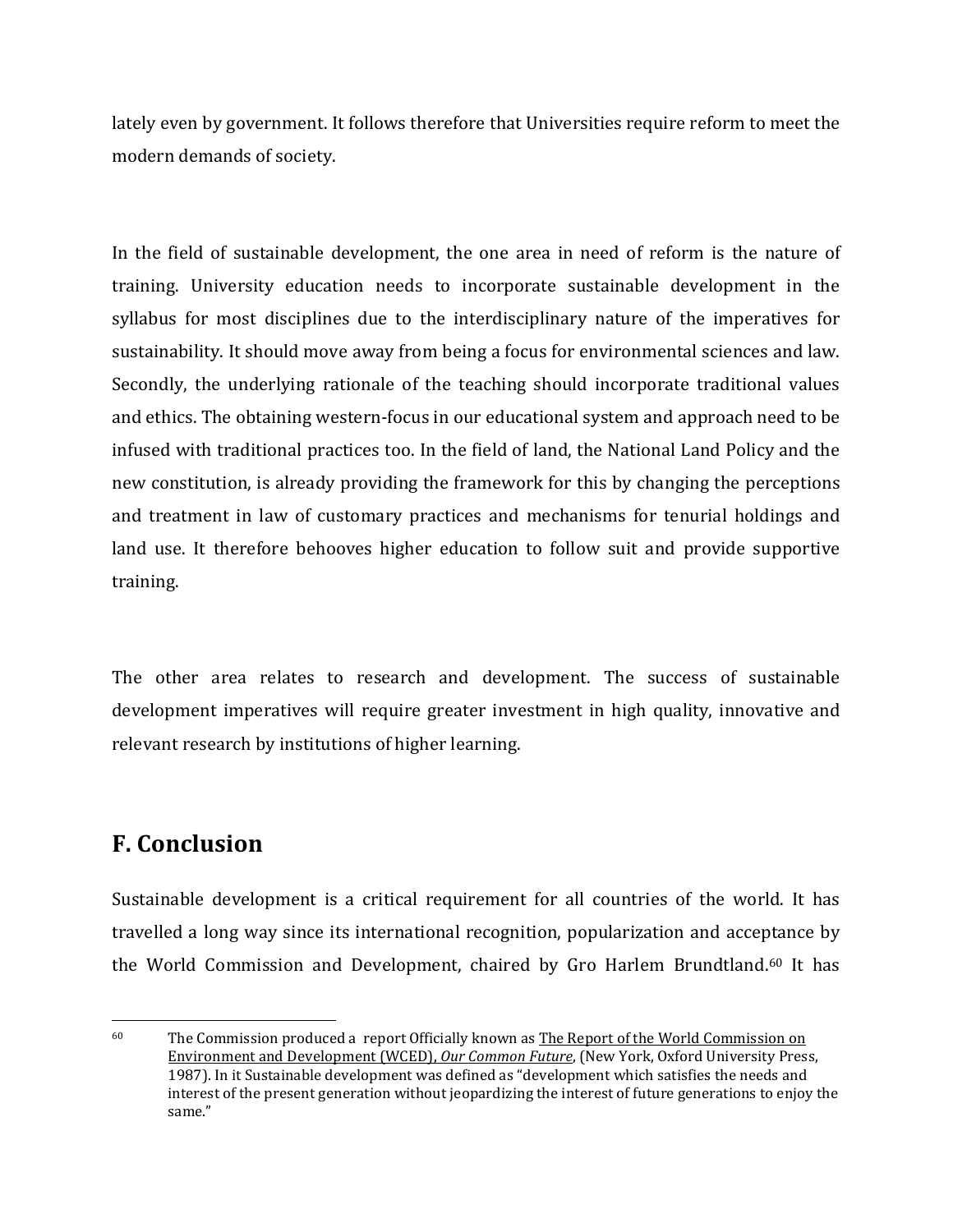moved from a concept to a principle and now reached the stage of being the key organizing principle for ensuring ecological sustainability and guide for the development of countries. Its incorporation in Kenya's constitution is a demonstrating of this journey. Ti is therefore imperative that all institutions and people in the country take steps to ensure they contribute towards its realization. This paper has made a case for the role that institutions of higher learning should play. These include researching into and giving local context to the meaning, application and realization of sustainable development in the country. In the process, the paper has argued that regulating property rights is a quintessential in ensuring ecological security and sustainability. While past discourse on property have overly focused on economic perspectives and ignored environmental restraints and limits, this paper argues for "an ecological perspective on property"61, one that recognizes that "our laws and values cannot continue to ignore the restraints imposed on human activity by our natural environment."<sup>62</sup>

To ensure sustainable development, the approach in property regulation and protection which disregards customary practices is bound to fail for being out of touch with obtaining reality, and disregarding rules for ecological stewardship that are contained in these customary practices. As Justice Weeramantry correctly observed in the famous *Case Concerning Gabcikovo-Nagymaros Project<sup>63</sup> ,* sustainable development concerns have always been part of traditional societies in Africa. The Judge wrote that:

"There are some principles of traditional legal systems that can be woven into the fabric of modern environmental law. They are especially pertinent to the concept of sustainable development which was well recognized in those systems. Moreover, several of these systems have particular relevance to this case, in that they relate to the harnessing of streams and rivers and show a concern that these acts of human interference with the course of nature should always be conducted with due regard to the protection of the environment. In the context of environmental wisdom generally, there is much to be derived from ancient civilizations and traditional legal systems in Asia, the Middle East, Africa, Europe, The America, The Pacific, Australia-

<sup>61</sup> This conception has been proposed by David Hunter in article with the same title. See Hunter, D., " An Ecological Perspective on Property: A Call for Judicial Protection on the Public's Interest in Environmentally Critical Resources." 12 Harvard Environmental Law Review 311-384(1988)

 $^{62}$  Ibid. page 311.<br> $^{63}$  ICI Ren 1997

ICJ, Rep., 1997, 7. Reprinted in UNEP, *Judicial Decisions in Matters Related to the Environment*, International Decisions, Volume 1 (1998)255-344. Separate judgment of Justice Weeramantry is reported on pages 296-312.